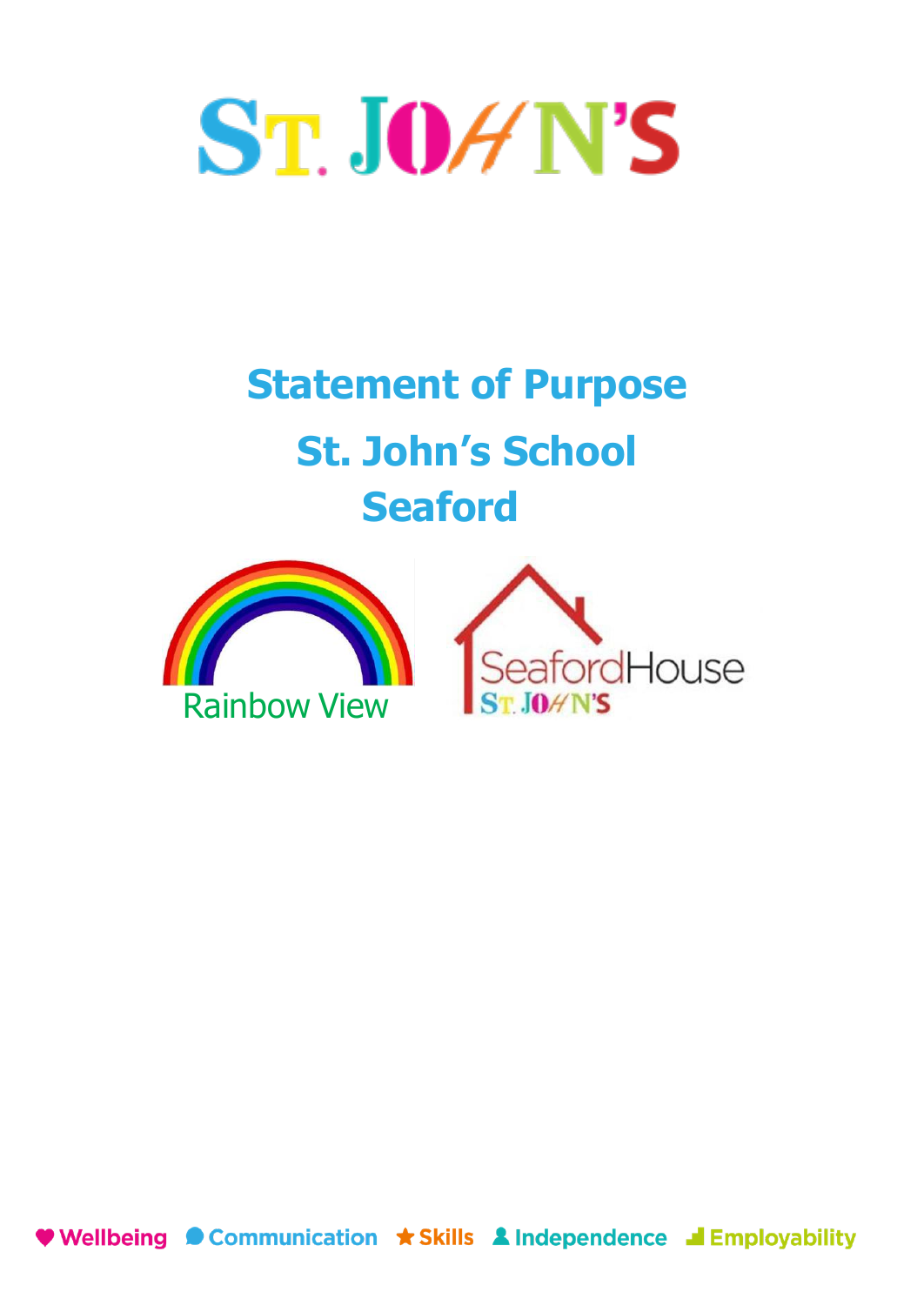## **The aims of our residential service**

- To provide a nurturing, structured yet challenging environment in which children and young people are presented with opportunities to improve their practical independence and social skills for living.
- To promote learning, involving each young person in setting their own personal targets and reaching their objectives.
- To offer and encourage a range of activities to help increase per- sonal responsibility, self-confidence and self-esteem.

#### **About us**

St. John's residential special school provides care and support to vulnerable children and young people whose needs are related primarily to an autism spectrum condition (ASC). Other young people whose primary needs are non-ASC may also be assessed where we judge we can meet needs.

We admit young people for residential placements where other needs such as Down's syndrome, hearing or visual impairment, demand avoidance etc. are part of their Education, Health and Care Plan (EHCP). The aims of our provision are achieved by offering each young person a bespoke package of support tailored to suit their individual and complex needs. The multidisciplinary approach is key to the success of individual children and young people and therapeutic approaches are embedded throughout the waking day curriculum, during which children and young people are educated from the minute they wake up until they go to bed.

The on-site therapy team works closely with the residential team to ensure consistent and effective person-centred approaches to support are utilised. Our enthusiastic team of residential support workers, who all hold, NVQs in Health & Social Care or are working towards the Diploma in Residential Childcare Level 3, work with Care Manager, Robert Bilik, and Acting Head Teacher, Anthony Carlo, to provide a safe but stimulating environment. Our facility is arranged over two settings, both of which are based on the school site. Each building is home to a group of resident children and young people who are supported by a team of residential support workers.

Our residential team is, in turn, supported by two lead residential support workers who operate across the houses. The whole team shares responsibility for working with the children and young people for meal preparation, handling money, shopping, banking and budgeting. There is a strong focus on personal care and matters of health and skills for life.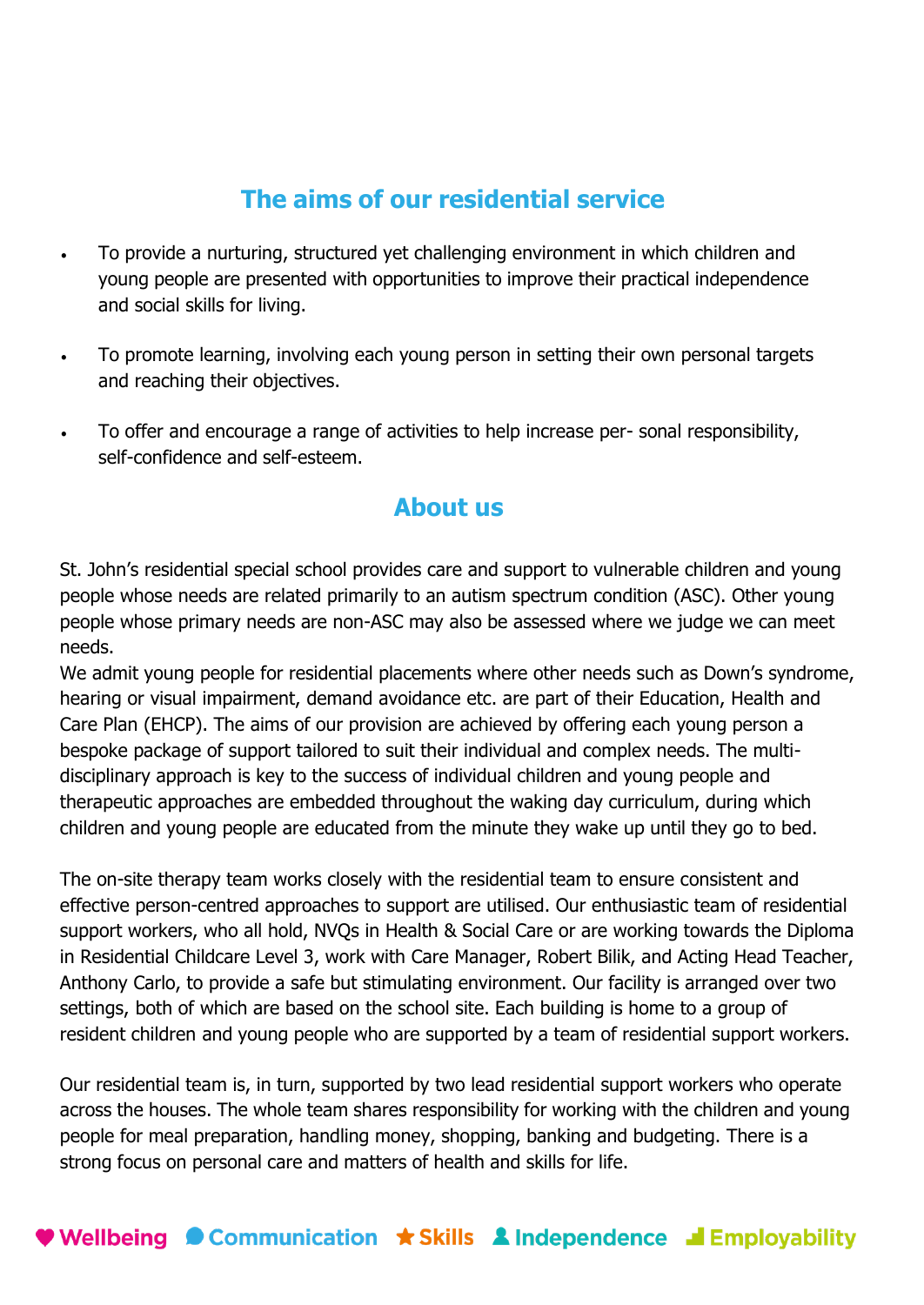#### **Ethos**

The ethos of the school and residential provision is based on the philosophy that nurturing positive relationships are essential for achieving successful educational and personalised developmental outcomes for children and young people.

#### **The key-working system**

Each child/young person is allocated at least one key worker. The key worker is a named person who accepts responsibility for working with other professionals in order to ensure that the children and young people receive every element of assistance detailed in their Individual Support Plans and who also provides and coordinates the necessary personalised care for that young person.

The key worker system at St. John 's operates within a team structure. The teams provide support mechanisms which ensure that, in the absence of a specific Individual key worker, any worker in the team can continue a young person's plan of care.

The key workers also recognise that they have a role in the multi-disciplinary team and that this team exists so that any young person can access the specialisms and expertise of a variety of professionals and helpers.

Members of the multi-disciplinary team share the care of children and young people at the school. However, the key worker ensures that the care provided is coherent by creating opportunities for contact between teams to facilitate effective communication and coordination around the young person. This includes regular communication with parents/ guardians and other professional bodies involved in the young person's welfare.

In addition, an important part of the role of key worker is to encourage each young person to make and maintain regular contact with their parents and significant others.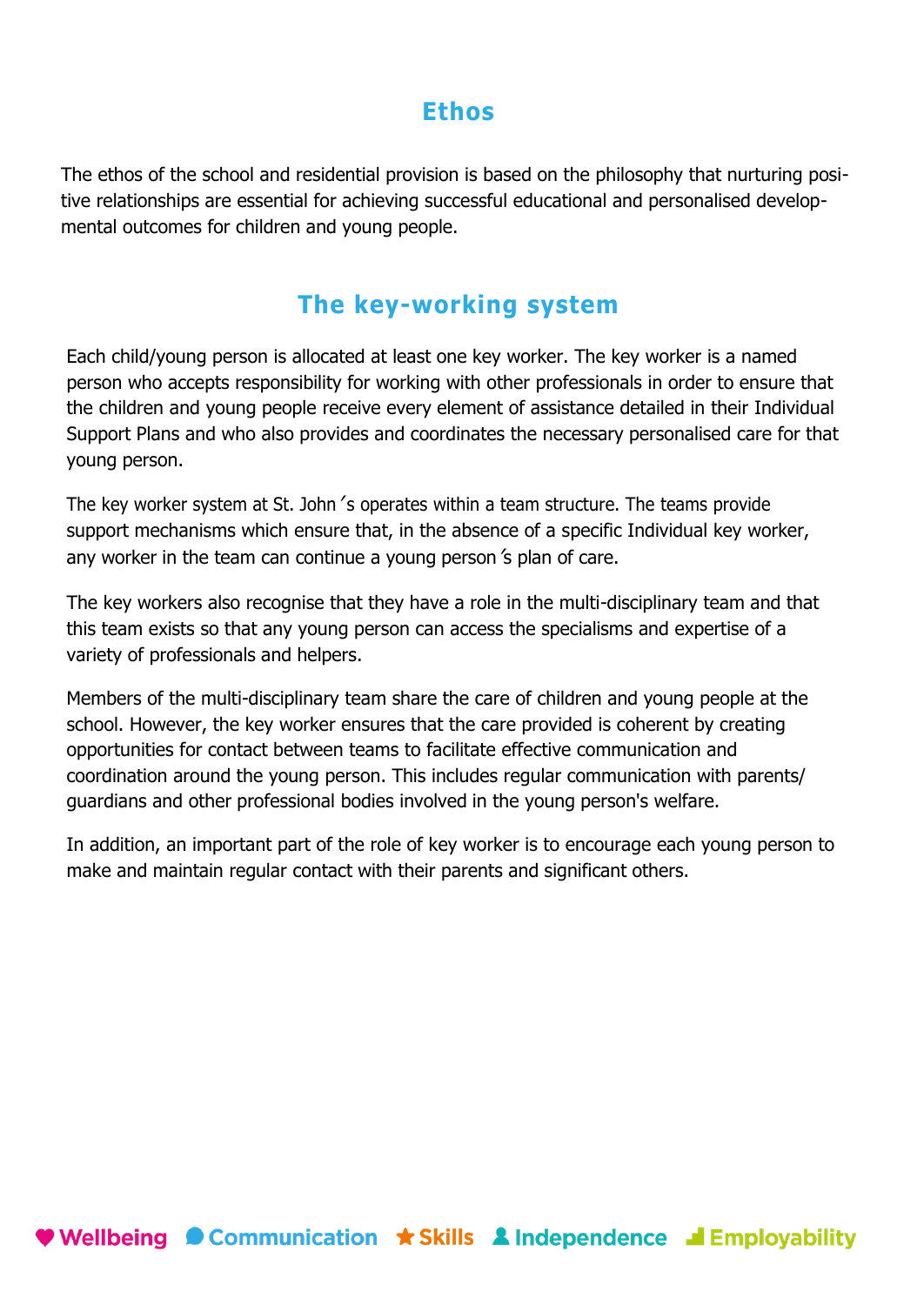# **Staff development**

St. John's is committed to the **professional development** of all staff, irrespective of their roles and responsibilities. It is the intention of St. John's to provide opportunities for all staff to develop their own interests and expertise as they relate to the needs of the organisation.

St. John's is continually committed to raising standards and pursuing improvement by seeking to accredit all employees through work related training and is committed to providing appropriate training as dictated by role and responsibility.

Training strategies will include:

- courses relating directly to the organisation's strategic plan
- courses that will directly contribute to the raising of standards
- opportunities for any course participant to disseminate information to colleagues return
- training for individuals on and off site, including visits, courses and work shadowing
- targeted training to ensure that all staff are qualified for their role and responsibilities.

All newly appointed staff will undertake an **induction programme** suited to their individual needs and the needs of their position. This will include:

- Awareness of organisational policies and operational practice
- Safeguarding
- Maybo (positive behaviour support training)
- Appointment of a staff mentor
- Initial feedback on performance and access to an on-going process of appraisal

St. John 's also provides Diploma for Residential Childcare Level 3 training and assessment for all residential staff who do not have an equivalent or appropriate qualification.

The organisation has a performance review process for all staff. The appraisal process is the responsibility of the manager of each department who will have regard for the following issues:

- Confidentiality
- Statutory frameworks
- Professional associations.

#### **Professional supervision**

All residential support workers receive one to one supervision from a more senior member of the team at least once every half term (six weeks). New staff receive one supervision session from their mentor and a senior member of staff at least monthly until their probationary period is completed, at which time the frequency of their ongoing supervision will be discussed and planned.

Supervision will be used to address any issues relating to performance, feelings, concerns, roles and responsibilities and the fulfilment of the organisation 's Statement of Purpose. The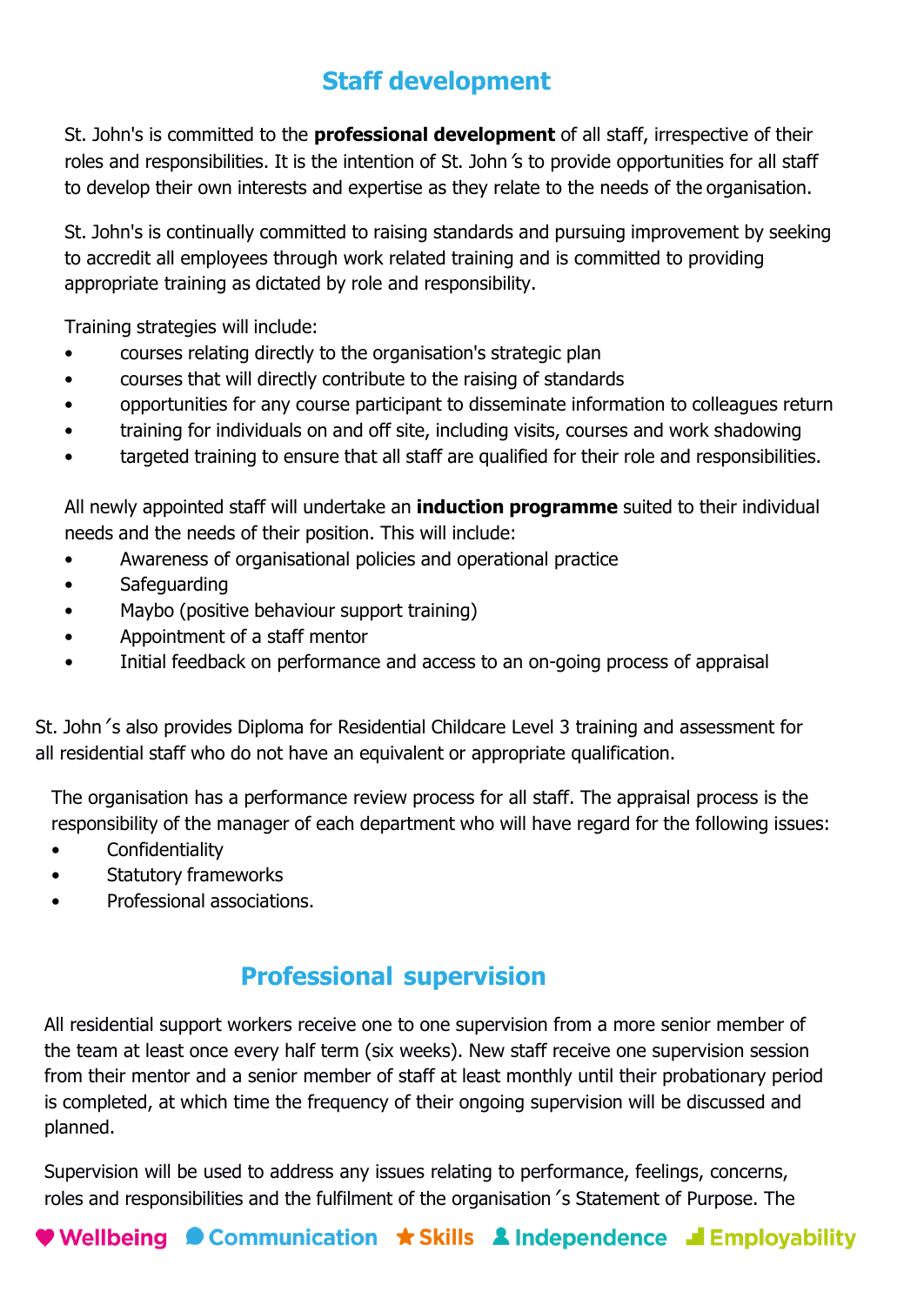supervisee will also receive constructive feedback on performance along with an opportunity to discuss training needs.

If staff feel unable to discuss any concerns with their supervisor or have any urgent issues, there will always be a senior member of staff on duty who is willing to give time to listen and support any residential support worker.

#### **Rainbow View and Seaford House**

St. John's is based in the quiet coastal town of Seaford. The location allows for graduated steps towards independence in a safe town. There are great transport links to the city of Brighton and larger towns, such as Eastbourne. Children and young people at the school are supported to a level appropriate to their needs and abilities when accessing the local community.

**Rainbow View and Seaford House** are based on the school site. Both houses are home to children and young people who at times can display behaviours that challenge and/or experience high levels of difficulty with transitions to and from school. The design of each house takes this into account, offering a flexible environment which can be used positively to support children and young people at times of crisis, as well as making the area as safe and appropriate as possible whilst maintaining a level of freedom for the children and young people.

The staffing levels enable the team to proactively support children and young people to manage their own behaviour. All accommodation supports children and young people with a range of skills and abilities with regard to personal care.

Staffing numbers are designed around each young person's need. Children and young people who require lower than 1:1 support staffing are supported on a 1:2 basis. Each house is overseen throughout the night by waking night support workers.

- **Seaford House** is a standalone house on the school site. It has capacity for eight children and young people.
- **Rainbow View** is located on the second floor of the main school building. This was newly created in 2014 and has capacity for eight children and young people.

The houses within St. John's all operate as small 'family' groups of children and young people. This enables them to learn respect, patience and understanding with and for those around them. By encouraging working together, the set-up promotes more socially acceptable behaviour. It also gives our children and young people a sense of community and a feeling of security, trust and belonging.

Many of the challenges created by living in a group situation are mitigated by the key working system, which provides the children and young people with a nominated advocate who will always listen to and, where appropriate, act upon any issues which the children and young people have. Furthermore, each young person has his or her own single room which they are encouraged to personalise, enabling them to identify the room as their own personal space. Should they wish to spend time away from the larger group, their room provides for this.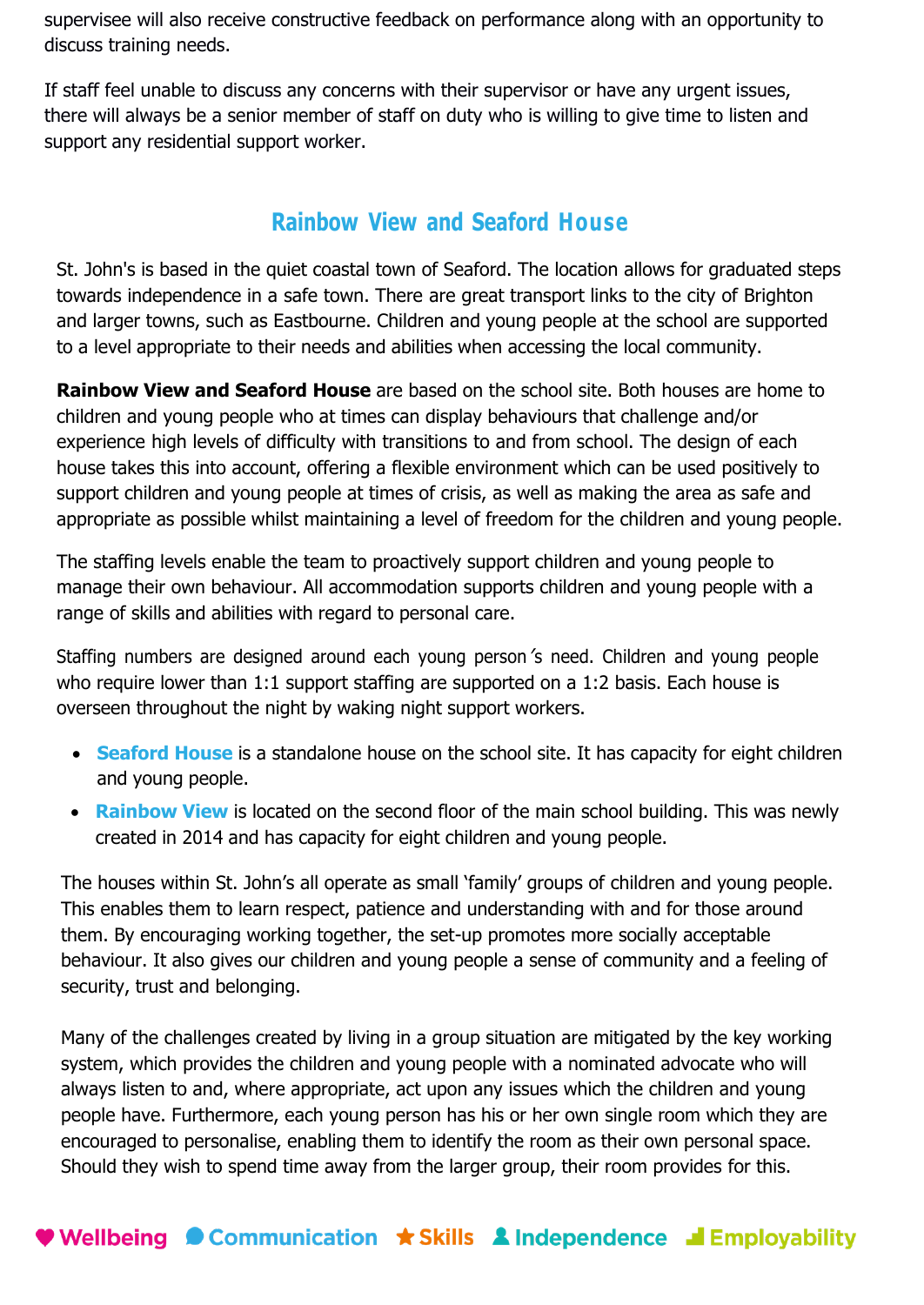St. John's is engaged in a process of encouraging and enabling children and young people at the school to develop a personal control system which originates from the individual's own desire to conform to socially acceptable behaviours.

Some children and young people will come to us with few effective internal control systems and they will be heavily reliant on external controls provided by the school to get them safely through the day, for example, by instruction, but by encouraging increasing independence, we enable children and young people to develop their personal and social behaviours.

The successful acceptance of responsibility for personal behaviour will largely rest on the quality of relationships between staff and children and young people and consistent application of our own agreed standards within the school.

#### **Personal care**

It is expected that children and young people at the school will make an effort to look after themselves and respect those around them. It is also expected that they will shower/bath daily but, if necessary, the children and young people can be helped to bath, wash hair, clean teeth, shave and look after finger and toenails. Children and young people will also be helped or supported in visiting the barber/hairdresser. The level of help required is agreed with the young person and his or her parents/guardians and written into the placement/care plan by the young person 's key worker. This can either be done during a taster visit or on the young person's arrival.

#### **Protection and promotion of the health of learners**

St. John's employs a team of therapy staff which consists of a registered nurses, occupational therapists, speech and language therapists, counsellors and assistant psychologists. St. John's also has links with professional services such as the Child and Adolescent Mental Health Service (CAMHS), the Brighton and Hove & East Sussex Safeguarding Team, a local GP and dental practitioners. This enables the organisation to work effectively within a supported network of professional bodies to ensure that the health needs of each young person are being met to a high standard.

It is the keyworker's responsibility to maintain open communication lines with the supporting professional bodies involved in the young person's well-being. Residential support workers liaise and communicate with nurses/therapists on a daily basis to report any concerns of physical or mental health issues for individual children and young people.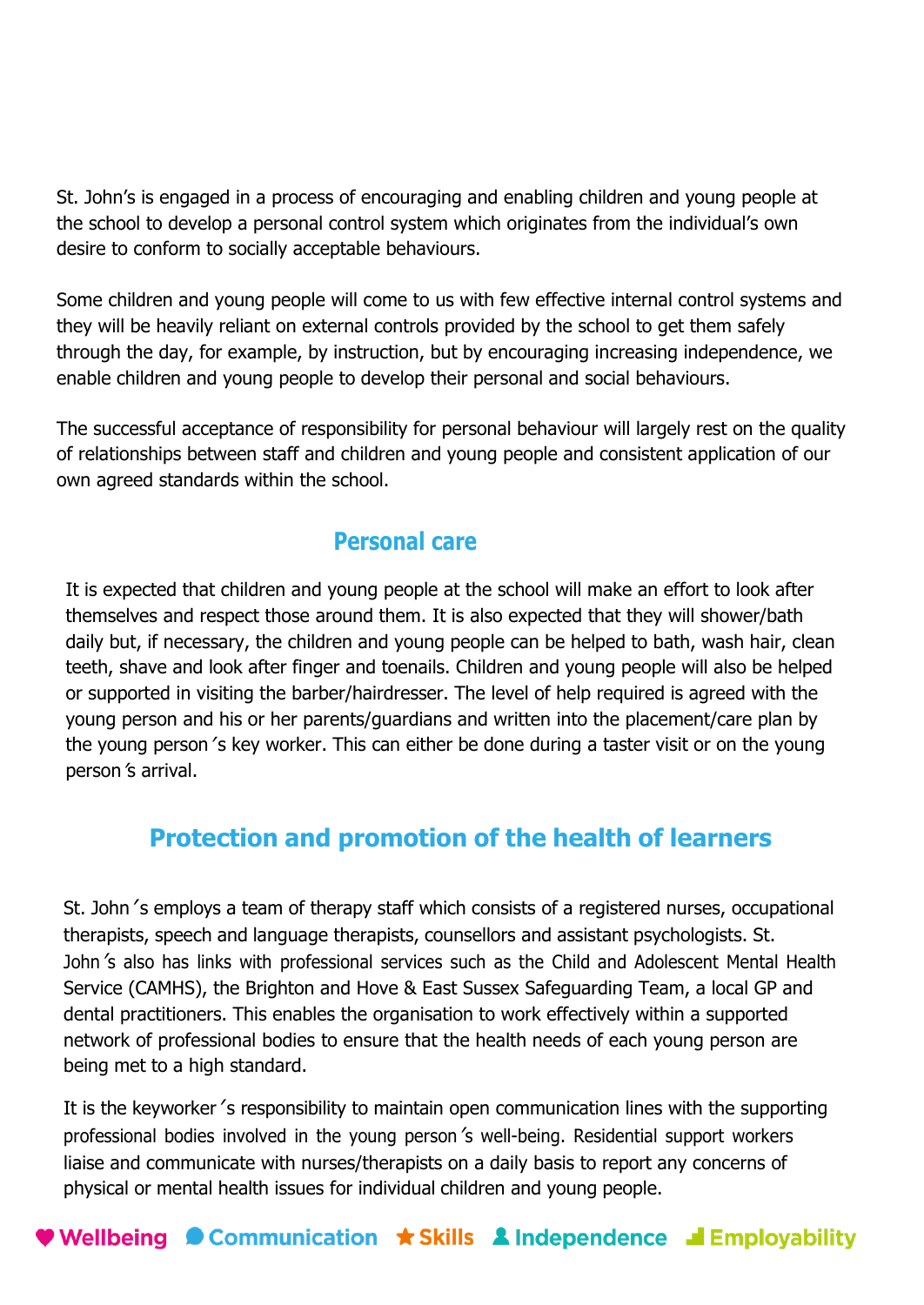#### **Safeguarding**

St. John *'s* has a Safeguarding Policy which is written and reviewed annually in accordance with the Pan Sussex Safeguarding Procedures and Guidelines. Every member of staff has a copy of the policy and, through induction and ongoing training, is made aware of the protocol and procedures to follow, should they suspect that a child is suffering from neglect or physical, emotional or sexual abuse. The well-being of children and young people at the school is of paramount importance in all protection and safeguarding work.

#### **The Safeguarding team**

Acting Head Teacher: **Anthony Carlo** Deputy Head: **Stuart Terry** Care Manager: **Robert Bilik** Safeguarding Manager: **Ellie Crosthwaite** Head of Learner Services: **Lou Harman** Lead Nurse: **Stuart Townsend** The **Positive Behaviour Support** team

#### **Promoting contact between children/young people and their families**

Contact between children and young people and their families is promoted, where there are no formal or legal restrictions in place. Each house has a telephone, mobile phone, tablet and communal computer. Children and young people are supported to maintain regular contact via whichever means is preferable to them, e.g. emails, telephone calls, Skype, Face Time etc. Contact with parents/carers is also made by keyworkers on a weekly basis. Keyworker reports are shared with parents/guardians and detail achievements, general wellbeing, and any concerns.

#### **Education**

St. John's promotes a 'waking day curriculum', providing a total learning experience throughout waking hours, including the formal school day, all out-of-school activities, the young person's residential routines and the practice and ethos of the community, as a whole. Whilst remaining distinctively different in style, there is a close relationship between the education and residential programmes which also share targets. The school' s formal education curriculum is managed by Acting Head Teacher, Anthony Carlo. The strong links between the school and residential provision ensure consistency and high quality of relationships and attitudes and values fostered throughout the total school and community which are vital to the balanced development of all children and young people. During the formal learning day, there are clear objectives and strategies for meeting educational needs.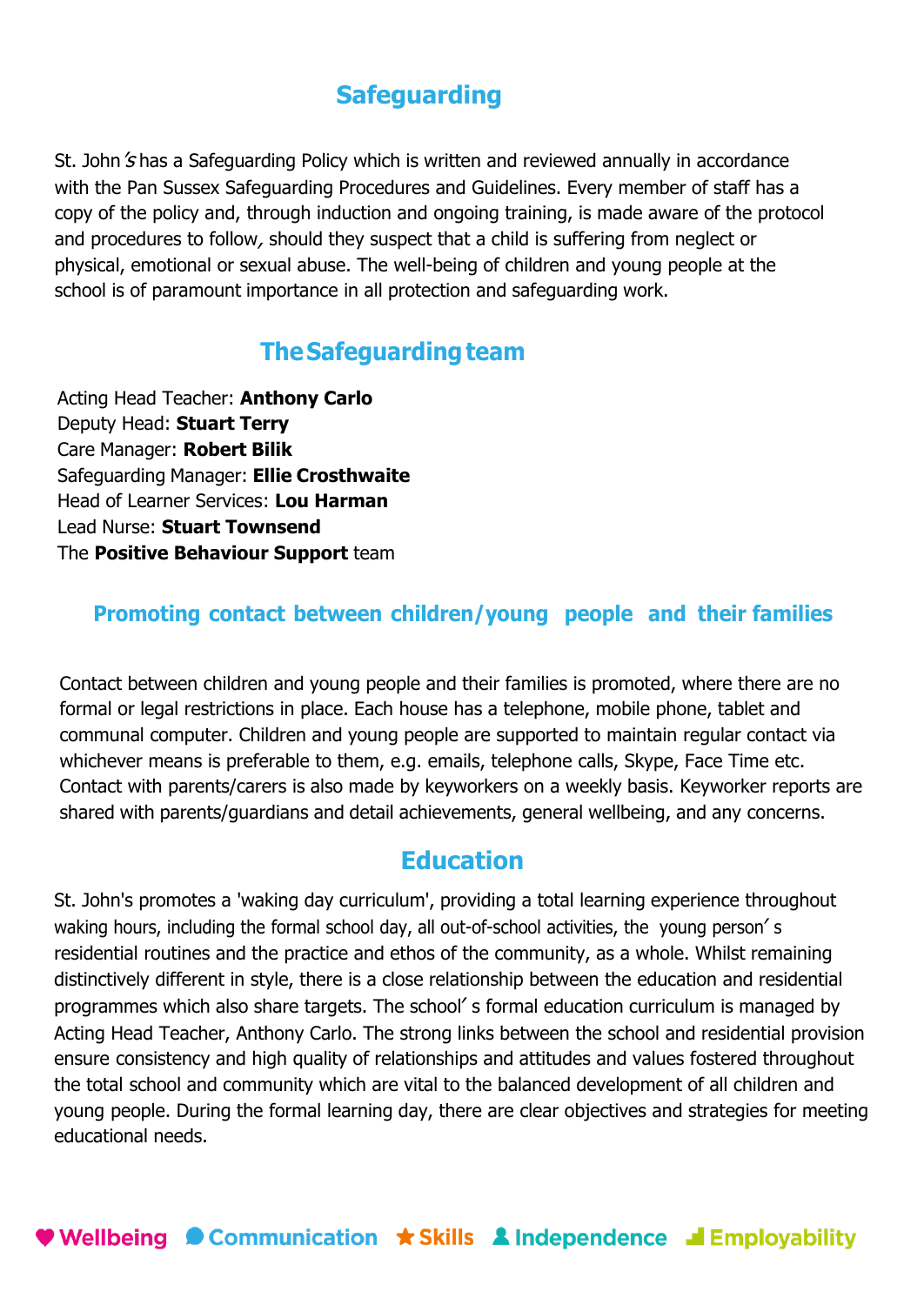The main aims of the school are to:

- Maximise each young person's potential to be as independent as possible in their future lives
- Ensure all children and young people can engage, progress and achieve through their learning experiences

• Enable all children and young people to develop their knowledge and skills in numeracy, literacy, science & technology, aesthetic & creative learning opportunities, PE, PSHE etc.

• Promote the intellectual, personal, spiritual, moral, social, cultural and physical development of all children and young people at the school, together with their sense of citizenship and their place within the school, wider community and modern Britain

• To prepare all children and young people for the opportunities, responsibilities and experiences of adult life.

At the heart of the formal school curriculum are the core subjects of numeracy and literacy.

Coverage of the national curriculum is achieved through innovative strategies that seek to combine all subjects in a themed curriculum framework. This allows the team to be responsive to the changing needs of the children and young people whilst providing a robust structure which ensures all relevant areas of the national curriculum are addressed or personalised.

After the formal school day has ended, children and young people continue to learn throughout the waking period, often in a rather more relaxed and spontaneous fashion but with regard to the principles and values of equality and diversity.

The waking day curriculum also provides an opportunity to practice skills and knowledge in a social context, including listening and speaking, reading, writing, maths, personal, social and health education, art, music, craft, sports and independent travel. The overall aim is to develop the personal, social and independence skills of all children and young people, to instill a sense of self and to make children and young people aware of society' s norms and expectations. Individual quiet space is provided for homework and extended learning. There are also quiet communal areas within each house where children and young people can choose to work, should they wish to do so.

To ensure continuity and consistency, each care support plan is written in conjunction with the young person's EHCP (Education, Health and Care Plan).

# **Consultation**

The children and young people at the school are consulted about matters concerning the operation of their home. This is done through regular house meetings. During the meetings, children and young people are given the opportunity to voice their opinions on the general running of the house and to raise any concerns they may have. Activities and menus are also

**Wellbeing Communication**  $\star$  **Skills 2 Independence I Employability**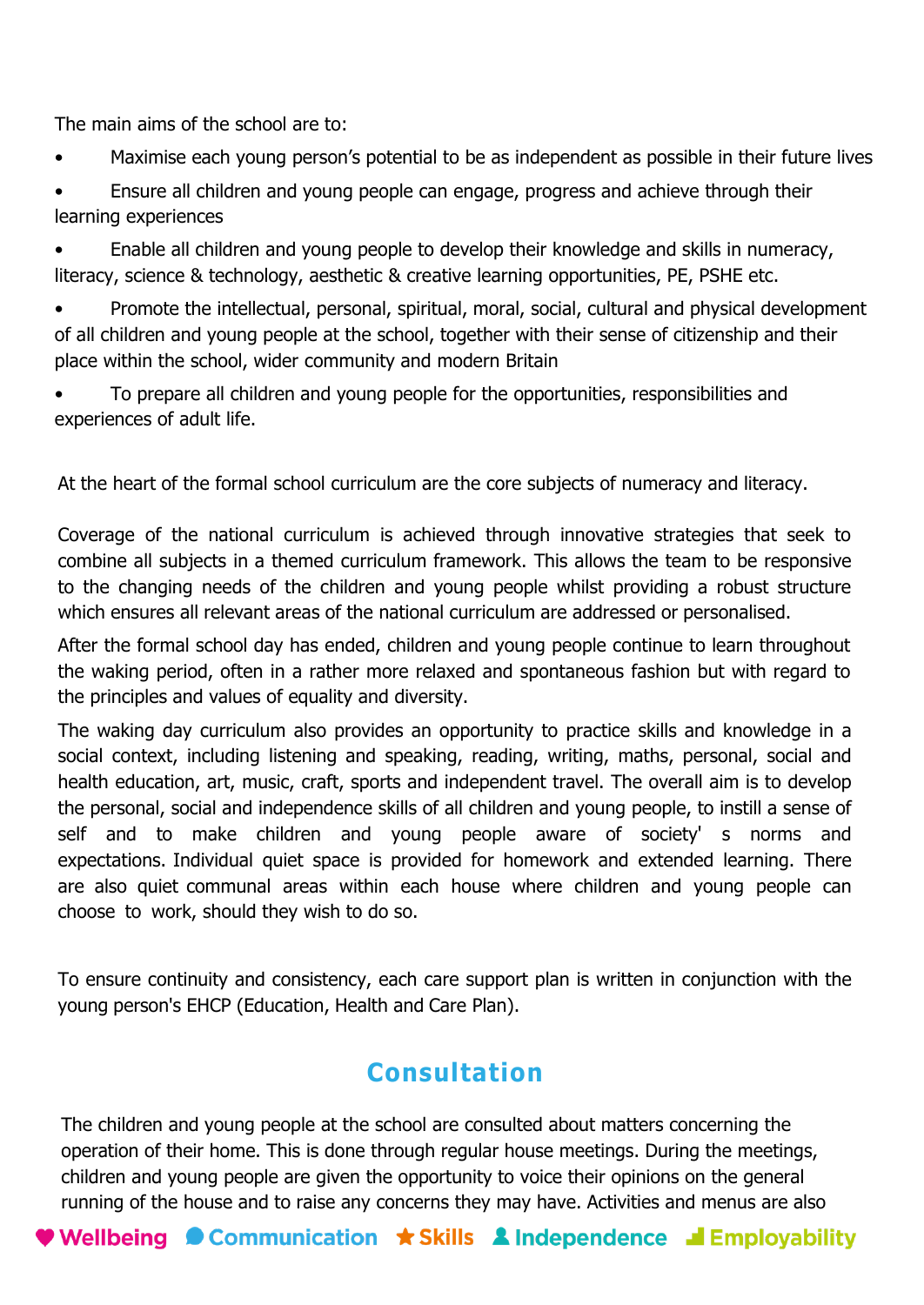discussed and planned for the following week. The views of the children and young people are always listened to and, where possible, acted upon.

In addition to individual meetings, there are also an opportunities to take part in committee meetings with children and young people from other houses, where wider issues are discussed, such as group activities and additional resources for the grounds.

## **Positive Behaviour Support**

The promotion of positive behaviour goes beyond taking measures to reduce the incidents of behaviours that challenge. The ethos of St. John's promotes a view that support should be based on mutual respect and the maintenance of good personal and professional relationships between all those who are part of the organisation.

All staff are trained in Maybo which is a method accredited by the British Institute of Learning Disabilities to effectively support people whose behaviours may challenge. Much of the Maybo approach focuses on proactive or primary prevention strategies and secondary or tertiary prevention strategies. It also includes reactive strategies and the appropriate handling of physical restraint. St. John's belief is that physical restraint should always be the last resort. Any physical interventions used are those taught by Maybo and have been risk assessed. Staff have all met the criteria required to carry out any physical interventions safely and effectively through a three-day training course and ongoing assessment. St. John's does not train staff in, or use, any ground holds.

# **Bullying**

St. John's fosters an environment based on mutual trust, respect and consideration for each person in the organisation. However, the school recognises that, from time to time, incidents of bullying may occur. It is clearly understood that bullying is not tolerated at St. John's under any circumstances.

St. John's aims to eliminate bullying by:

- Promoting high morale amongst children and young people and staff at all times
- Defining standards of behaviour which are clearly set out, communicated and are consistently enforced
- Encouraging an atmosphere of openness and trust between children and young people and staff
- Ensuring that opportunities exist within the curriculum for children and young people and staff to consider issues of relationships
- Monitoring any issues of bullying within the school.

# **Unauthorised absences**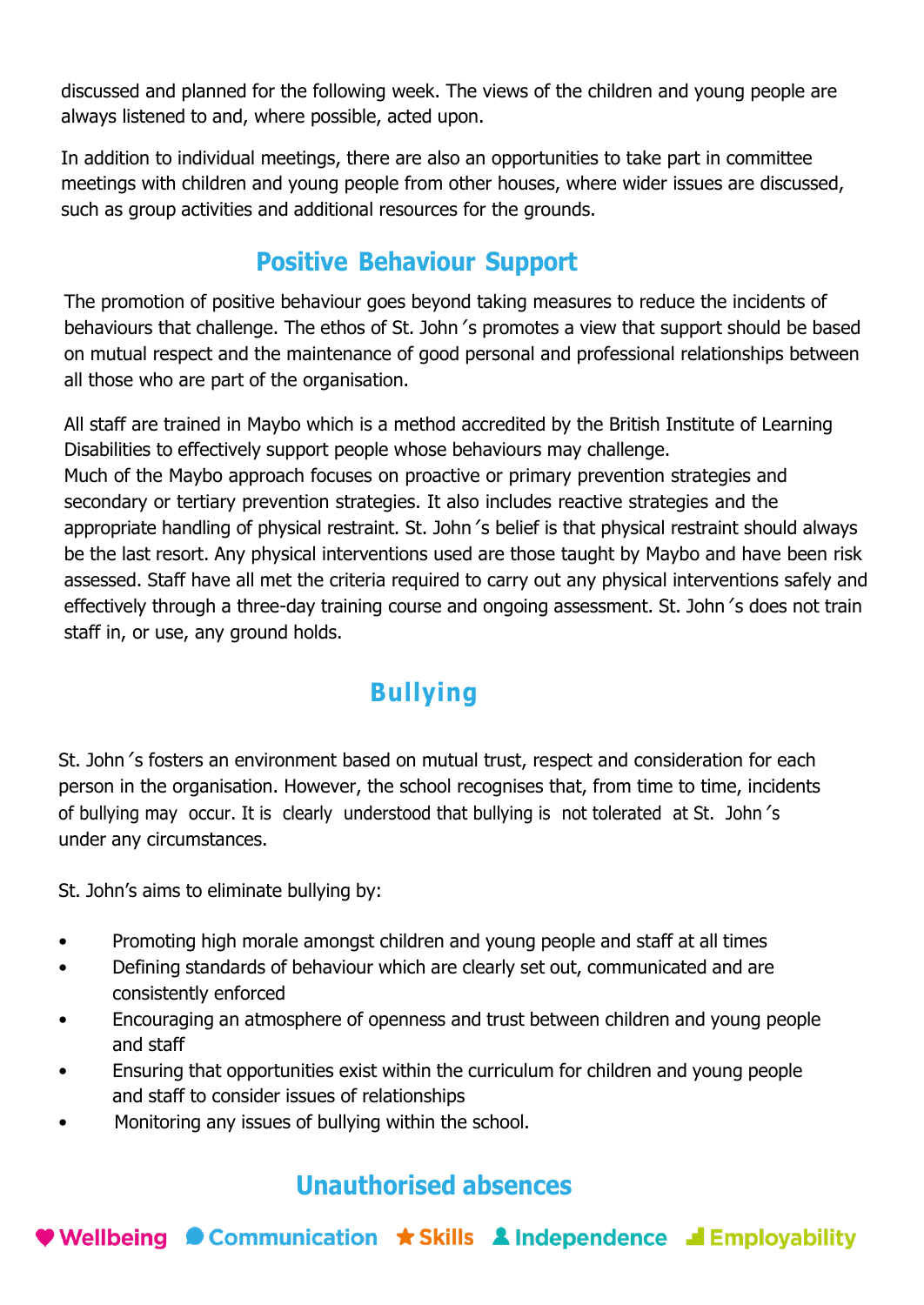St. John's has a policy of clear procedures for children and young people who leave the premises without the knowledge or permission of staff.

Each member of staff has access to this policy and, during induction, is made aware of the procedures to follow. The school has a duty to maintain the young person's safety which supersedes any concerns about wasting police time or contacting senior staff.

# **Fire precautions & procedures**

If an outbreak of fire occurs or is seen staff will sound the alarm, evacuate the building and summon the fire brigade. All children and young people and employees should assemble at the designated meeting point where a role call will be carried out. Regular fire drills take place to ensure that everybody is aware of the procedures to follow. The drills enable staff to predict where they may be issues with children and young people evacuating the building. If any concerns are identified, then an individual PEEP (Personal Emergency Evacuation Plan) is put into place and all staff are made aware of the procedures and plans for each of these children and young people. All staff at St. John's carry out regular risk assessments which include maintenance and safety checks on all college buildings and regular checks that first aid boxes and all other emergency aids and equipment are in full working order. Staff are taken through the procedure during their induction programme and on-going training. Weekly bell tests are also carried out to ensure that alarms and other associated equipment is in full working order.

# **Religion**

Arrangements are made on an individual basis for the observance of a young person's religious practice or instruction and are written into the Individual Support Plan.

#### **Equality & Diversity**

The Governors at St. John's School & College are committed to ensuring that the school & college offer a safe and secure environment for all of its children and young people, staff and visitors. It is determined that St. John's will be a place where all children and young people, regardless of gender, ability, social, cultural, or ethnic background can flourish.

In order to make this intention a reality it is necessary to have a policy that is actively promoted throughout the school & college.

The aims of the Equality & Diversity Policy are:

• To ensure that all children and young people whatever their gender, sexuality, ability,**V** Wellbeing  $\bullet$  Communication  $\star$  Skills  $\bullet$  Independence  $\bullet$  Employability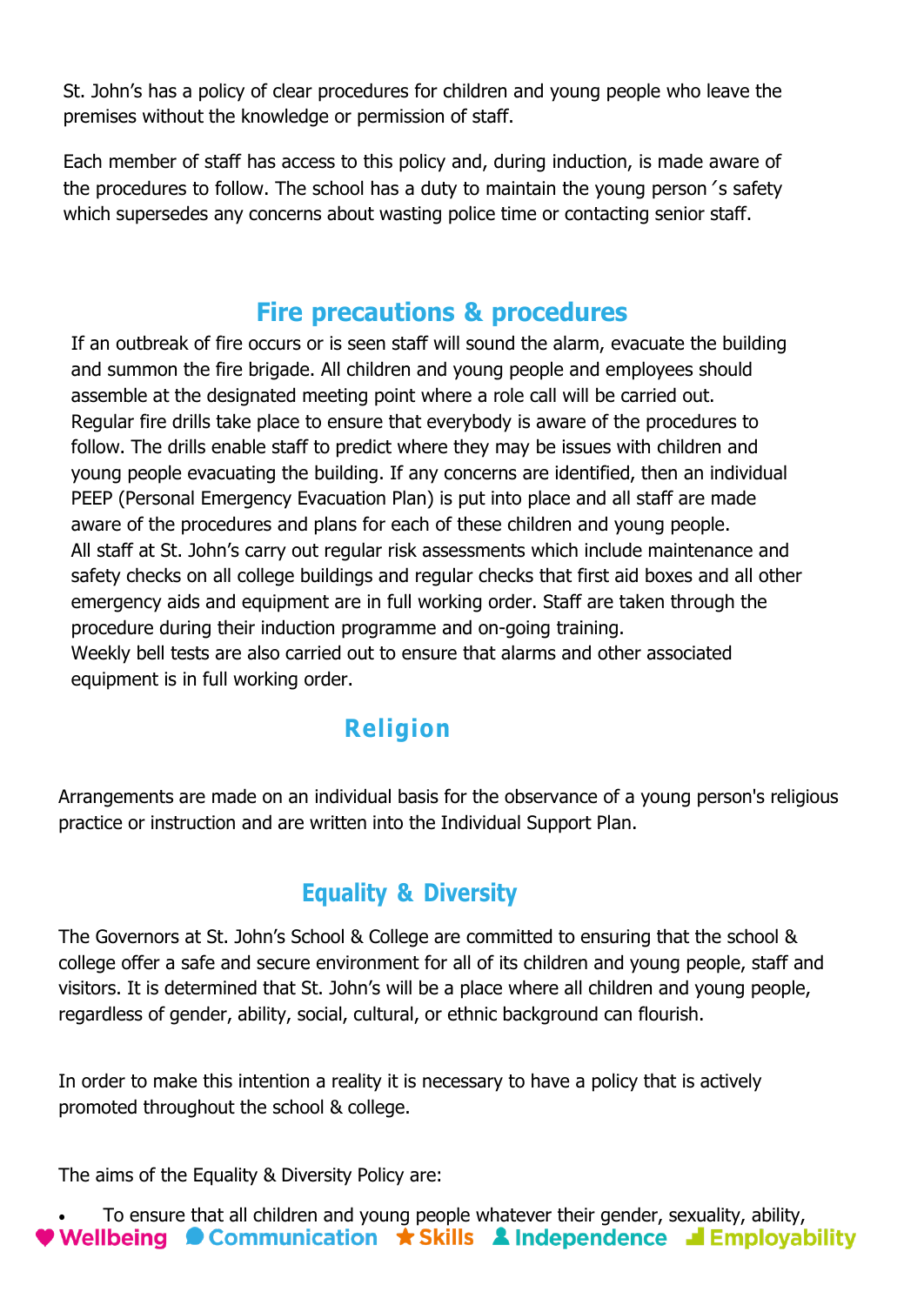ethnicity or social circumstances will have access to a curriculum, including the national curriculum, which is appropriate to their needs and abilities

- To ensure staff appreciate how factors such as ethnicity, social factors and special needs may affect access to and participation in teaching and learning
- To ensure that all children and young people have an education and living environment that is free from bullying, harassment or intimidation from others.

# **Children's Rights**

St. John's is committed to ensuring that all children and young people at St. John's are valued and their rights are respected and promoted.

Keyworkers and residential staff play an important role in supporting children and young people to understand their rights. We support the children and young people to understand that that they will:

- be treated with dignity
- be treated as an individual
- be able to make choices and decisions about their life
- have their needs accepted and respected
- receive appropriate care and support
- have their views and opinions listened to and respected
- have the right to complain
- be able to maintain and develop social contacts and interests
- be healthy and have health needs met
- be valued
- receive a good education
- be supported to develop confidence and self esteem
- be safe.

# **Complaints**

Each young person who lives at St. John's has a key worker to whom they should turn if they have any concerns or worries about their life in school. Any young person with a complaint against another young person or a member of staff, or a complaint on behalf of another young person, has access to the Head Teacher, the Care Manager, Head of Learner services, or our Independent Person (Mark Goode mark@platinumcareuk.com).

If the complaint needs to be taken further then the Independent Person, Head of Learner Services or Care Manager will discuss the circumstances with the Head Teacher and appropriate action will be agreed. If a complaint involves an allegation of abuse, the policy for Safeguarding will be invoked.

Parents may also complain to any of the above people and the issue will be dealt with in the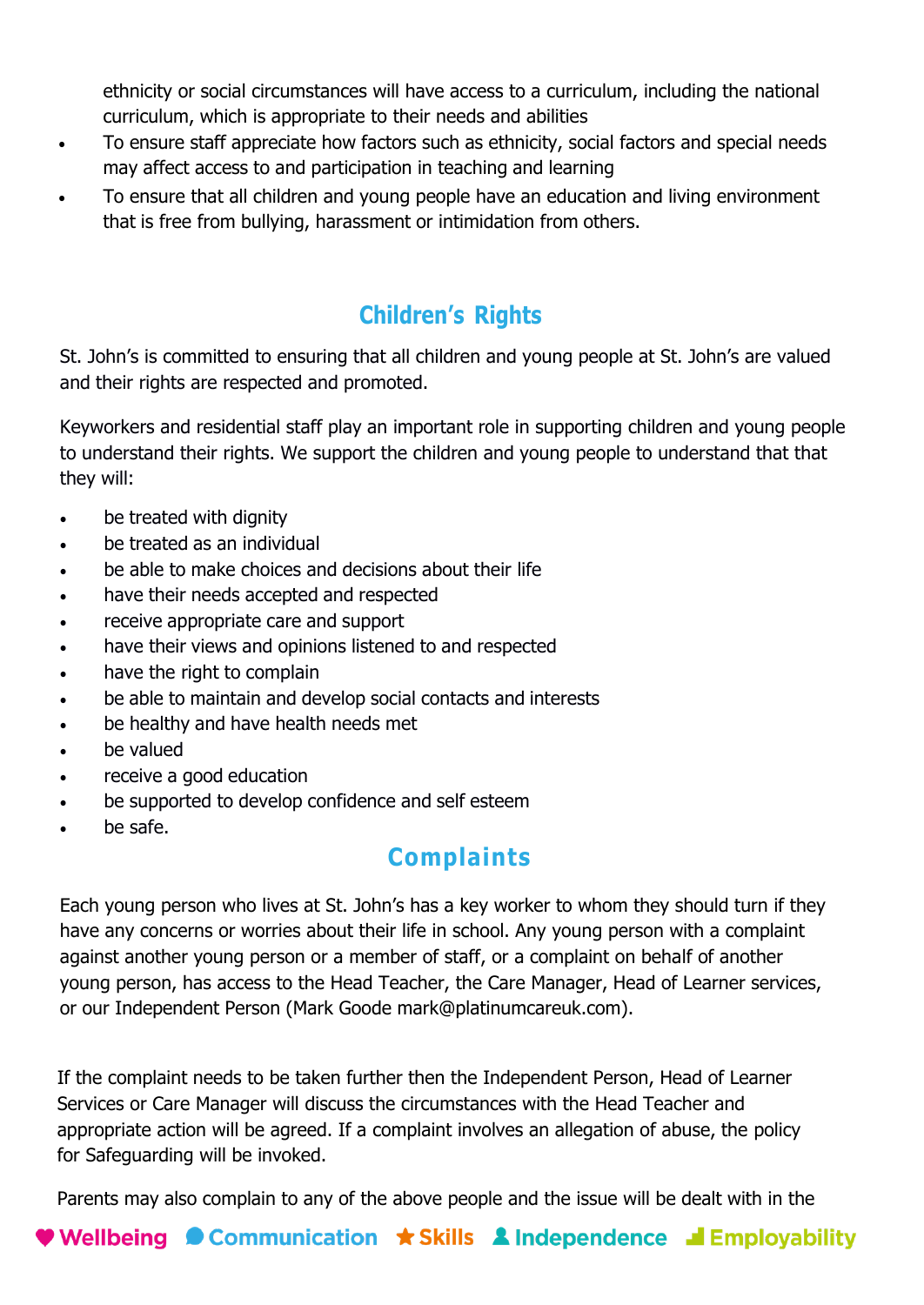same way.

All complaints are taken seriously and a log of all complaints received is kept, along with the steps taken to resolve the complaint, until there is a conclusive outcome.

Alternatively, a complaint can be made directly to Ofsted. The address and telephone number can be found alongside the other contact numbers on the "How to Complain" sheet which is on display in each house.

#### **Leadership and management**

#### **Key staff**

**CEO:** Simon Charleton

**Acting Head Teacher:** Anthony Carlo

**Head of Learner Services:** Louise Harman

**Care Manager:** Robert Bilik

# **Admissions**

The offer of a residential place is dependent upon the following:

- The careful determination of the needs of the child or young person
- The assessment that the school can meet these needs
- The availability of a place in the appropriate teaching and residential home
- The agreement of the family and child or young person
- The positive support of professionals involved in the case
- The agreement of the family and local authority to support the school by attending reviews and other meetings and by working with the staff
- The agreement to pay the placement fees.

All new residential children and young people are prepared for their move to the home. Children and young people already in the home are prepared for their arrival.

\*\* Due to Covid-19, we have had to change our admissions process to incorporate more meetings via video links. Overnight assessments have also had to suspended until it is safe to reinstate these. We endeavour to seek as much information as possible remotely, from various parties in order to make and informed decision as to whether or not we can meet needs.\*\*

# **Policies**

♥ Wellbeing ● Communication ★ Skills ▲ Independence ■ Employability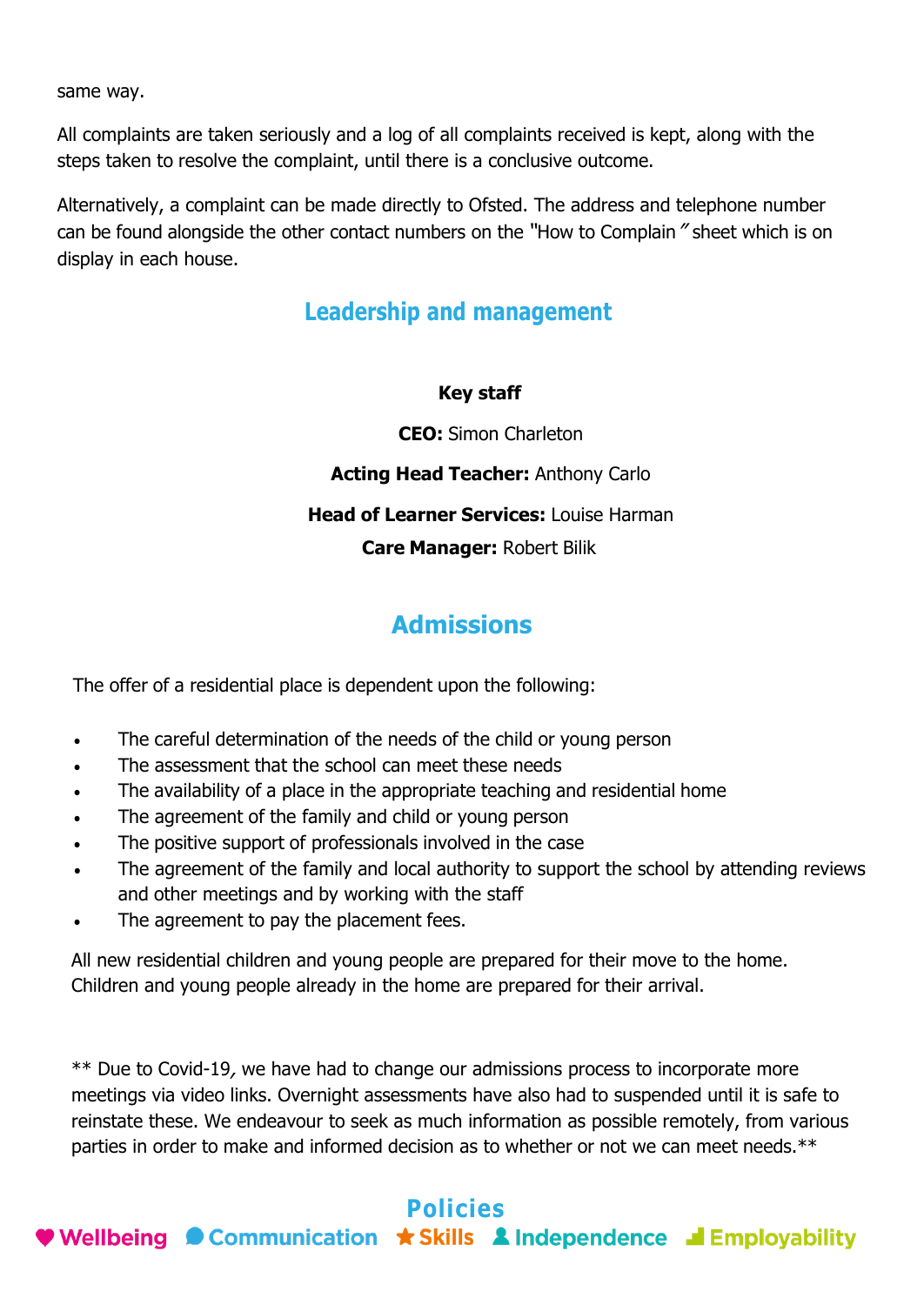The following policies can be found within the School section of the St. John's website:

- Safeguarding Policy
- Positive Behaviour Policy
- Admissions Policy
- Restrictive Interventions Policy
- Preventing Extremism and Radicalisation Policy

Any other policy can be made available upon request to St. John's.

#### **Changes due to Covid-19**

There have been many changes to how we operate due to the Covid-19 pandemic. The following documents are available on request to describe these changes:

- Company-wide Covid-19 risk assessment
- Each child/young person has a Covid-19 section on their individual risk assessments
- Operational houses and Covid-19-specific risk assesments.

Statement of Purpose written by Fran Pass September 2020.

Amended by Fran Pass and Robert Bilik September 2021.

Date of Approval by Governing Body:

School Governor: Name........................... Signed ............................